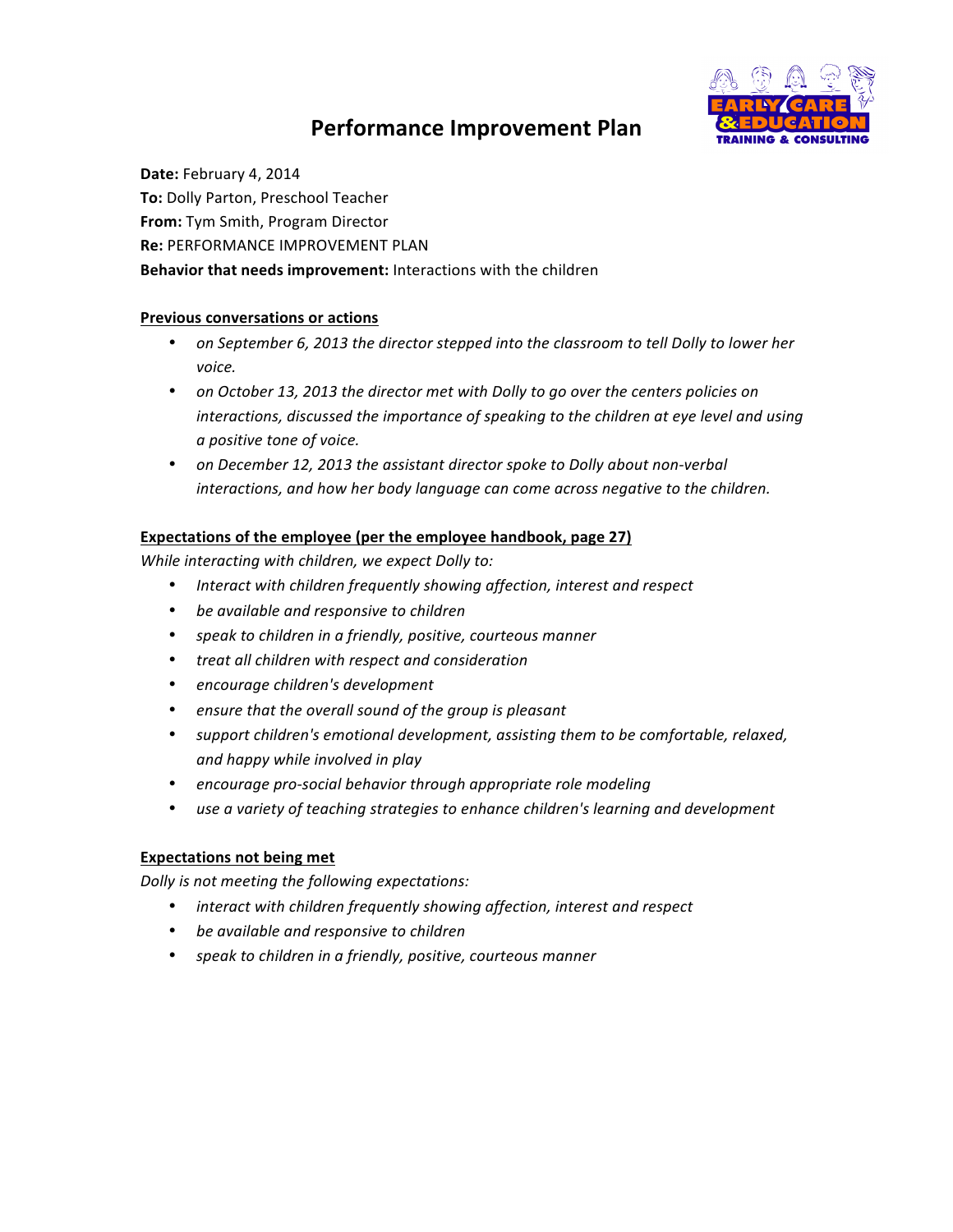### **Early Care and Education will take the following actions to help Dolly's performance improve:**

- *Dolly will attend a training on Saturday, February 9th from 9-1 on Positive Interactions*
- *Dolly has been register to take a online course on Appropriate Interactions in the Classroom*
- Dolly will be assigned a role model who will work with her 2 times a week for 2 hours to *role model appropriate interactions*
- The program director will meet with Dolly each Friday for the next 4 weeks to discuss *improvements or lack of improvements*

#### **Follow** Up

The program director will meet with Dolly on March 4th, 2014 at 4:00pm to discuss the outcome of this performance improvement plan. If Dolly's performance has not improved, then further action may be taken, including termination of employment.

\_\_\_\_\_\_\_\_\_\_\_\_\_\_\_\_\_\_\_\_\_\_\_\_\_\_\_\_\_\_\_\_\_\_\_\_\_\_\_\_\_\_ \_\_\_\_\_\_\_\_\_\_\_\_\_\_\_\_\_\_\_\_\_\_\_\_\_\_\_\_

\_\_\_\_\_\_\_\_\_\_\_\_\_\_\_\_\_\_\_\_\_\_\_\_\_\_\_\_\_\_\_\_\_\_\_\_\_\_\_ \_\_\_\_\_\_\_\_\_\_\_\_\_\_\_\_\_\_\_\_\_\_\_\_\_\_\_\_\_

\_\_\_\_\_\_\_\_\_\_\_\_\_\_\_\_\_\_\_\_\_\_\_\_\_\_\_\_\_\_\_\_\_\_\_\_\_\_\_\_\_\_ \_\_\_\_\_\_\_\_\_\_\_\_\_\_\_\_\_\_\_\_\_\_\_\_\_\_\_\_\_

Program Director Signature **Date** Date

Employee Signature **Date** Date

Please note: If you refuse to sign this document, indicate below: